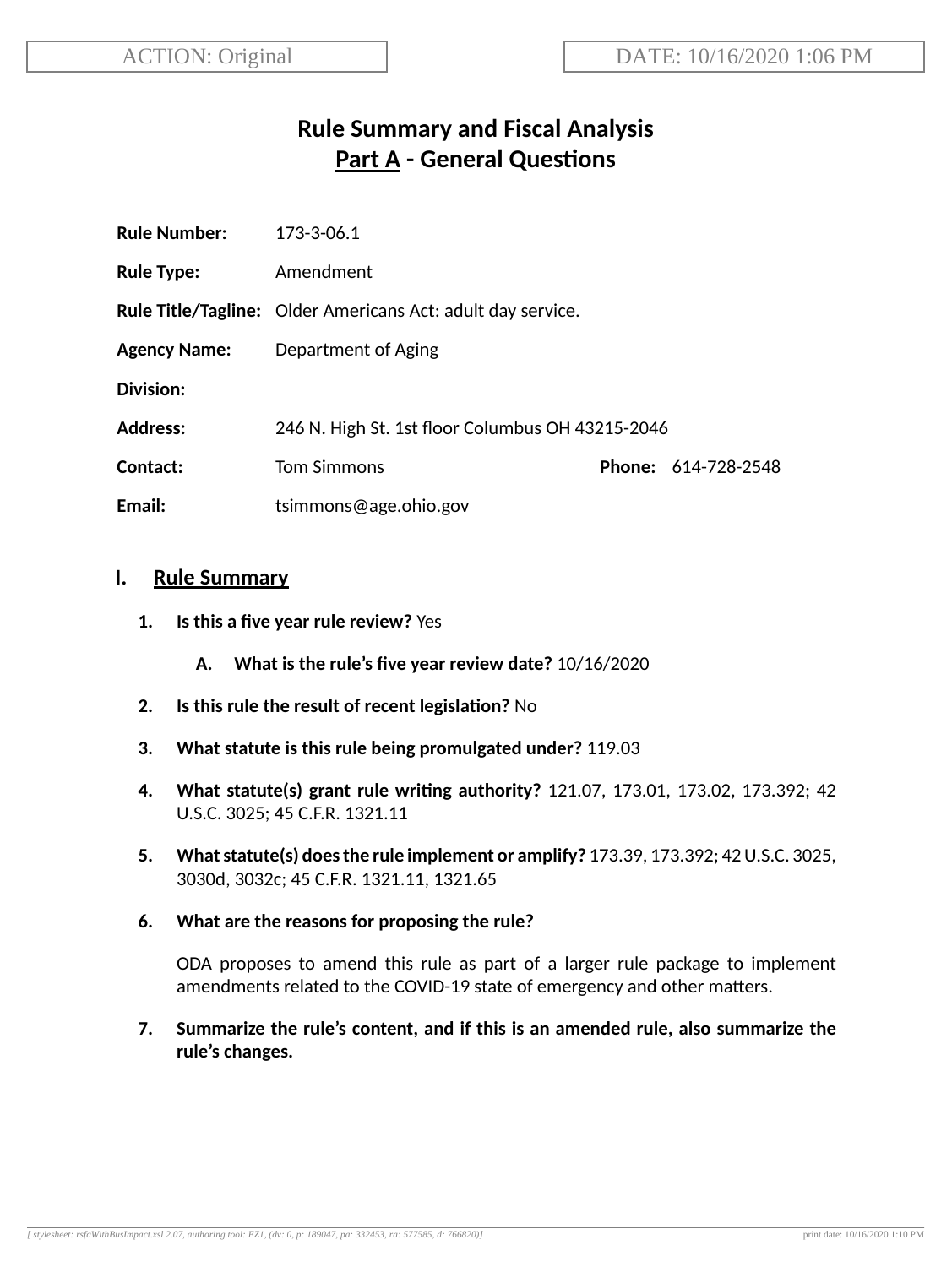Section 173.392 of the Revised Code requires ODA to adopt rules to establish requirements for AAA-provider agreements. This rule establishes requirements applying only to AAA-provider agreements for an adult day service (ADS).

On June 11, 2020, ODA adopted one or more emergency amendment(s) into this rules to allow providers to decide whether, during the state of emergency, to collect a unique identifier of the consumer (e.g., a handwritten signature) to verify that an activity or unit of service was provided. This allowed the provider and consumer to maintain social distancing. Through thisrule package,ODA proposesto allow providers to decide whether, during any state of emergency declared by the governor, to collect a unique identifier of the consumer to verify that an activity or unit of service was provided.

On June 11, 2020, ODA adopted an emergency amendment to this rule's definition of "adult day service." The amendment gave ADS providers temporary flexibility to provide ADS activities in consumer's homes. Through this rule package, ODA proposes to adopt this amendment on an ongoing basis, but limit its effectiveness to states of emergency declared by the governor.

ODA proposes to move language that defines "adult day service" under paragraph (B)  $(2)$  of the rule, plus Table 1 to the rule, to the definition under paragraph  $(A)$  of the rule and to replace occurrences of "components" in the definition with "activities," and to delete all uses of "shall" in the definition since defining a term does not require a regulatory restriction.

ODA proposes to replace a reference to section 102 of the Older Americans Act with a reference to 42 U.S.C. 3002, which is the codified version of section 102. This will help readers who want to follow the cross reference because the federal government publishesthe United States Code, but does not publish an amended version of the act.

ODA proposes to replace reference to "the meals service requirements of rule 173-4-05 of the Administrative Code" with "paragraphs  $(A)(7)$  to  $(A)(12)$  of rule 173-4-05 of the Administrative Code and paragraph  $(E)$  of rule 173-4-05.1 of the Administrative Code."

ODA proposes to replace "personal care staff member" with "PCA."

ODA proposes to replace "present" regarding nurse staffing to "available."

**8. Does the rule incorporate material by reference?** No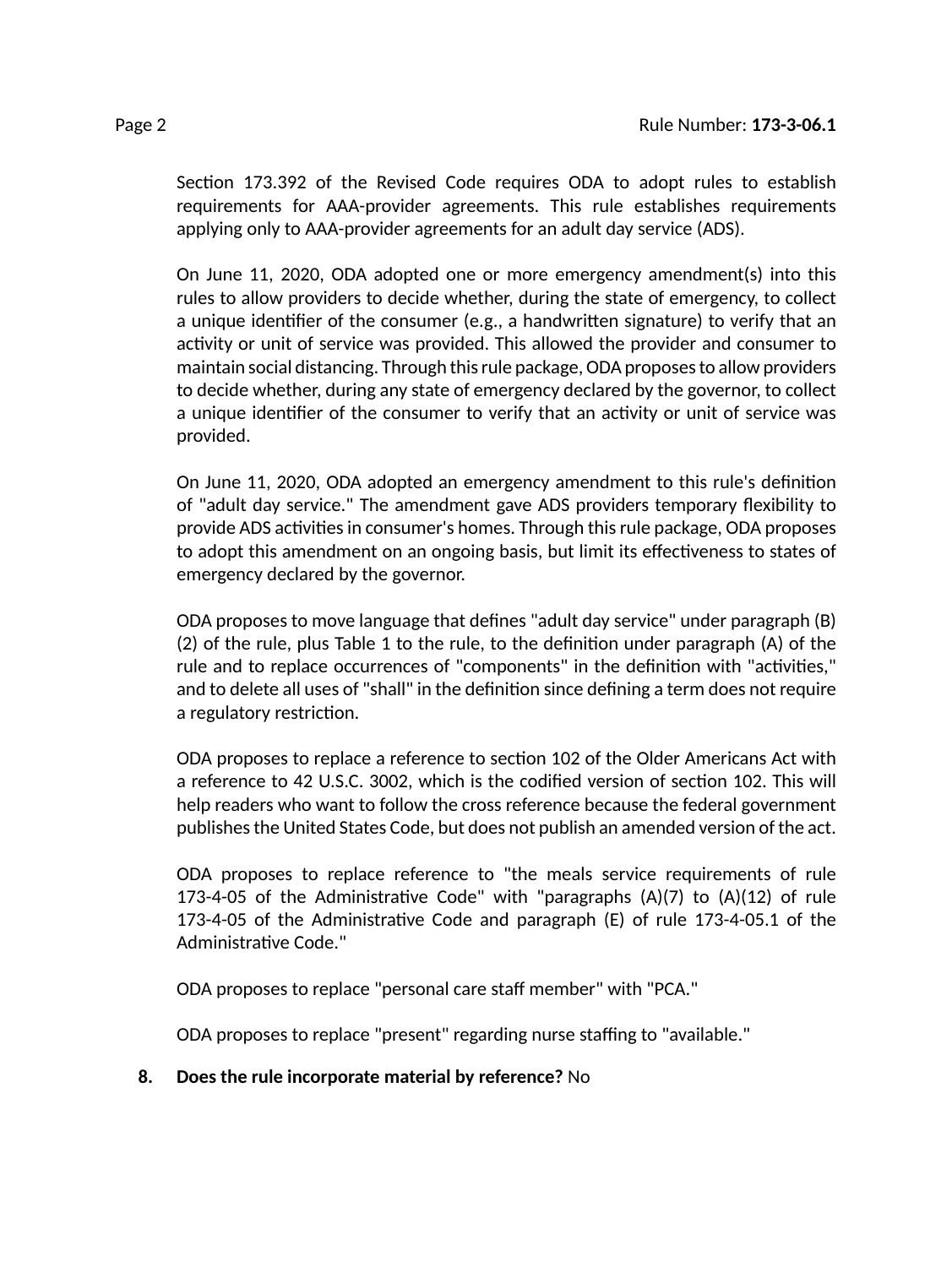**9. If the rule incorporates material by reference and the agency claims the material is exempt pursuant to R.C. 121.75, please explain the basisfor the exempon and how an individual can find the referenced material.**

*Not Applicable*

**10. If revising or re-filing the rule, please indicate the changes made in the revised or refiled version of the rule.**

*Not Applicable*

### **II. Fiscal Analysis**

**11. Please esmate the increase / decrease in the agency's revenues or expenditures in the current biennium due to this rule.**

This will have no impact on revenues or expenditures.

\$0.00

The proposed amendment to this rule will not affect the biennial budget that the Ohio General Assembly established for ODA in H.B. 166 (133rd G.A.).

#### **12. What are the esmated costs of compliance for all persons and/or organizaons directly affected by the rule?**

ODA's proposed amendments to this rule will not increase the cost of compliance for providers. One of the proposed amendments will give ADS providers flexibility to maintain social distancing during a state of emergency declared by the governor. Another will give ADS providers a new revenue stream during a state of emergency declared by the governor that will be particularly valuable if adult day centers are closed during the state of emergency. For more information, please review the business impact analysis.

- **13. Does the rule increase local government costs? (If yes, you must complete an RSFA Part B).** No
- **14. Doesthe rule regulate environmental protecon? (If yes, you must complete an RSFA Part C).** No
- **15. If the rule imposes a regulaon fee, explain how the fee directly relates to your agency's cost in regulang the individual or business.**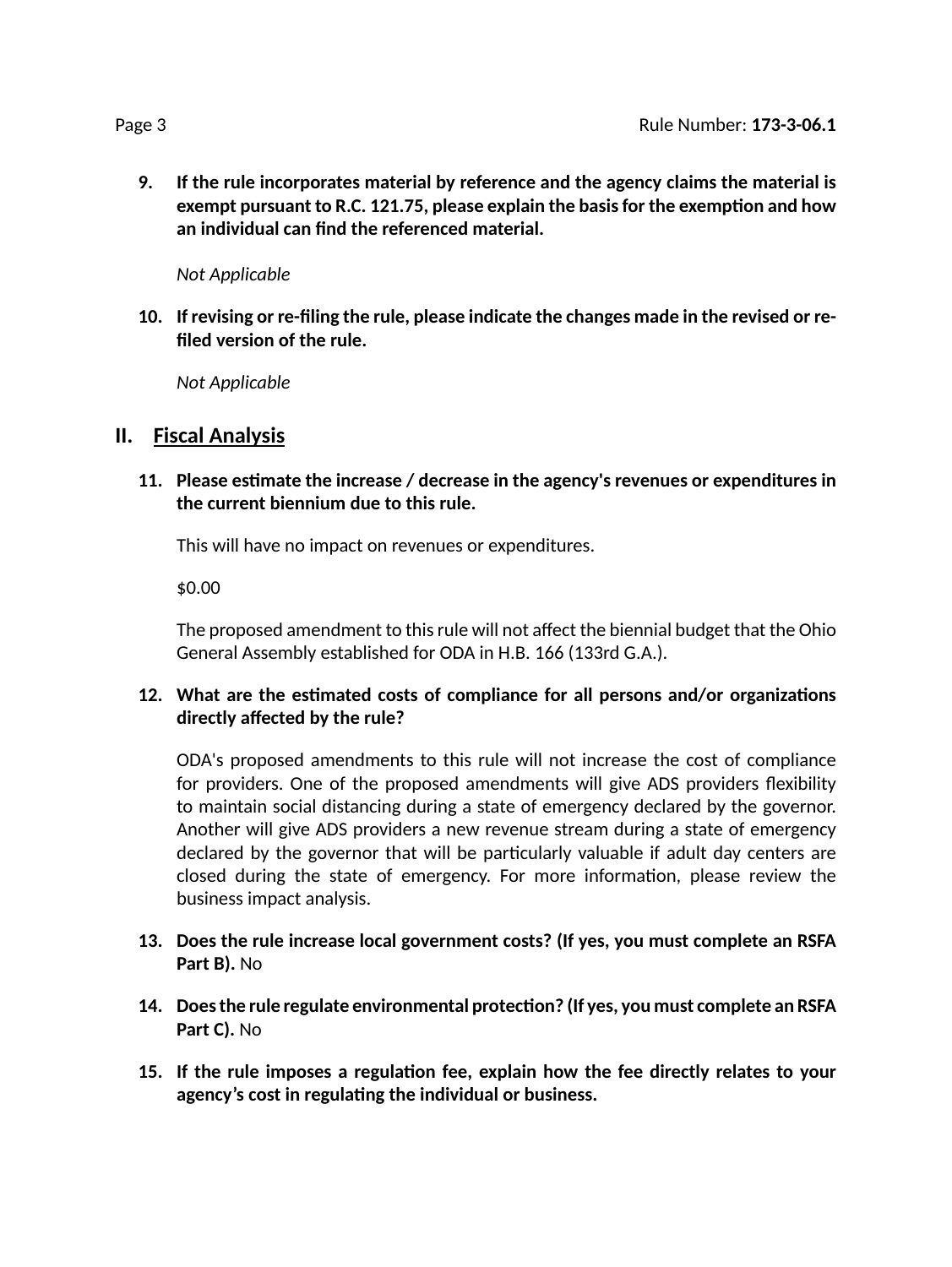Not Applicable

## **III.** Common Sense Initiative (CSI) Questions

- **16. Was this rule filed with the Common Sense Iniave Office?** Yes
- **17. Does this rule have an adverse impact on business?** Yes
	- **A. Does this rule require a license, permit, or any other prior authorizaon to engage in or operate a line of business?** No
	- **B. Does this rule impose a criminal penalty, a civil penalty, or another sancon, or create a cause of acon, for failure to comply with its terms?** No
	- **C. Does this rule require specific expenditures or the report of informaon as a condition of compliance?** Yes

This rule requires providers to comply with requirements that are common to ADS and verify that they provided the services for which they bill ODA. For more information, please review the business impact analysis.

#### **D. Is it likely that the rule will directly reduce the revenue or increase the expenses of the lines of business of which it will apply or applies?** No

One of the proposed amendments will give ADS providers a new revenue stream during a state of emergency declared by the governor that will be particularly valuable if adult day centers are closed during the state of emergency. For more information, please review the business impact analysis.

# **IV.** Regulatory Restrictions (This section only applies to agencies indicated in **R.C. 121.95 (A))**

- **18. Are you adding a new or removing an exisng regulatory restricon as defined in R.C. 121.95?** Yes
	- **A. How many new regulatory restricons do you propose adding?** 0
	- **B.** How many existing regulatory restrictions do you propose removing? 3

 $(B)(2)(a)(i)$  Basic ADS SHALL include structured activity programming, health assessments, and the supervision of one or more ADL.